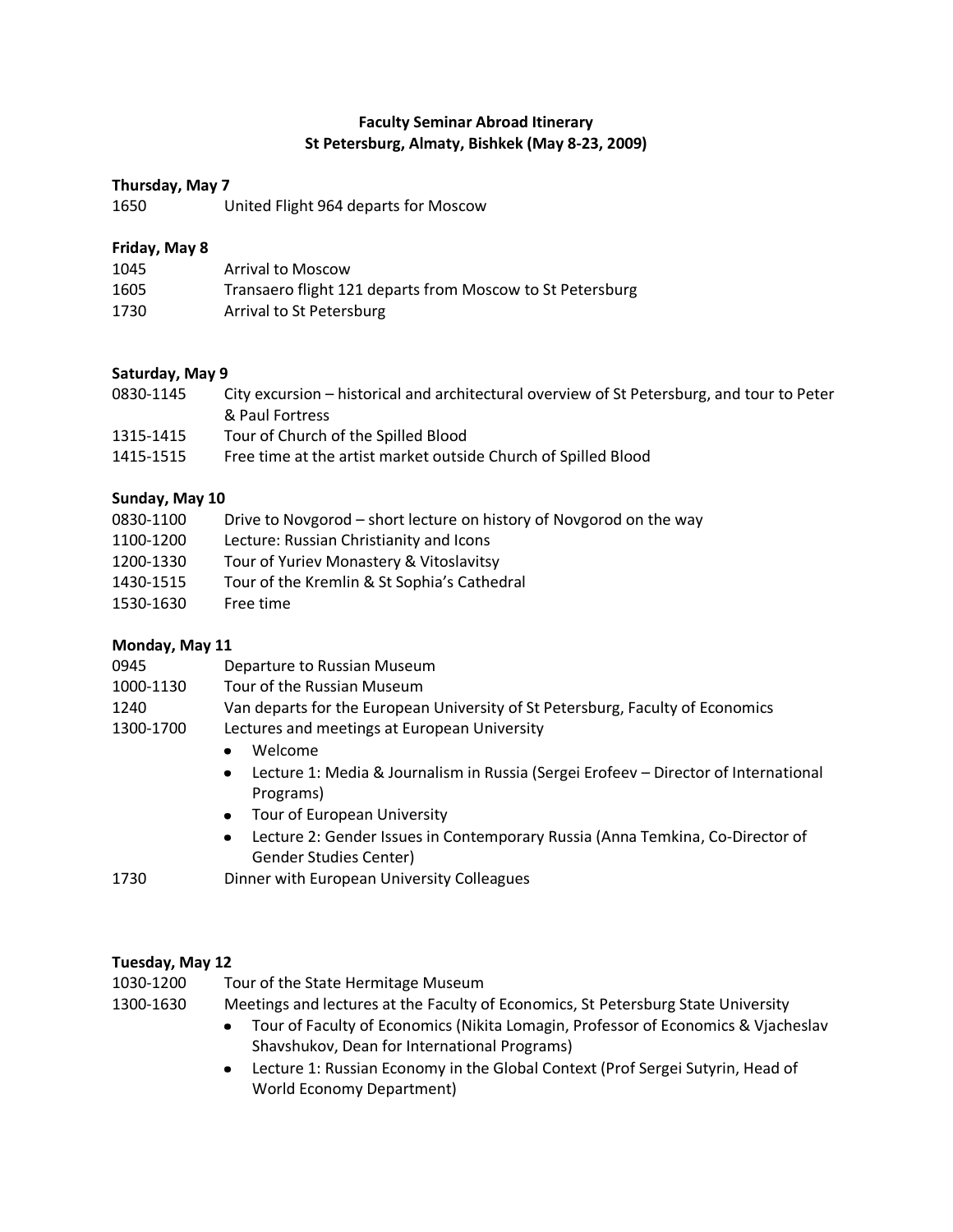- Lecture 2: Doing Business in St Petersburg: Challenges and Opportunities (Assoc. Prof Nikita Lysitsin)
- 1700 Dinner with St Petersburg State University colleagues

### **Wednesday, May 13**

| 0900-1100 | Visit to Uliana's photographer friend Dmitry (location TBA) |
|-----------|-------------------------------------------------------------|
| 1100      | Departure for Peterhof                                      |
| 1200-1300 | Tour of the Main Palace of Peterhof                         |
| 1345-1600 | Tour of Famous Fountain Park and free time in the park      |
| 1900      | "The Tsar's Bride" at the Mikhailovsky Theater              |

## **Thursday, May 14**

| 0840  | Van departs for Smolny College |  |
|-------|--------------------------------|--|
| - - - |                                |  |

- 0915-1215 Visit/lectures at Smolny College
	- Introduction talk on Smolny College (Bryan Billings, Associate program manager for  $\bullet$ international students)
	- Talk on the Bard/Smolny Program (Bryan Billings and Darya Pushkina, Associate Dean of International students)
	- Meeting with Dana Geraghty and Eunice Kim (UR students studying abroad at  $\bullet$ Smolny)
	- Lecture: Human Rights & Academic Freedom in Russia (Dr. Dmitry Dubrovsky, Executive Director, Ethnic Studies Program, European University; Associate Professor in International Relations, Political Science, and Human Rights, Smolny College)
	- Coffee-break with Smolny professors  $\bullet$
- 1215-1330 Lunch with Smolny colleagues
- 1345-1445 Lecture: Russian Literature's Role in National Consciousness Past and Present (Jonathan Platt)
- 1445-1830 Free time

## **Friday, May 15**

|  | 1000 | Drive to Ethnography museum |
|--|------|-----------------------------|
|--|------|-----------------------------|

- 1030-1230 Visit to Ethnography Museum
- 1445 Group transfer to airport
- 1820 Transaero Flight 122 from St Petersburg to Moscow
- 1945 Arrival to Moscow
- 2245 Transaero Flight 205 from Moscow to Almaty

### **Saturday, May 16**

- 0515 Transaero Flight 205 arrives Almaty Int'l Airport
- 1430-1830 Walking tour of Green Market, Park Panfilovtsev, Arasan Baths, and Zenkov Cathedral (tour led by Laura Smiley, Richmond alumna, class of 1986)
- 1830 Group dinner with alumna Laura Smiley

## **Sunday, May 17**

0900-1300 Travel to Chymbulak/Medeu (mountains), chairlift and hiking, lunch in outdoor café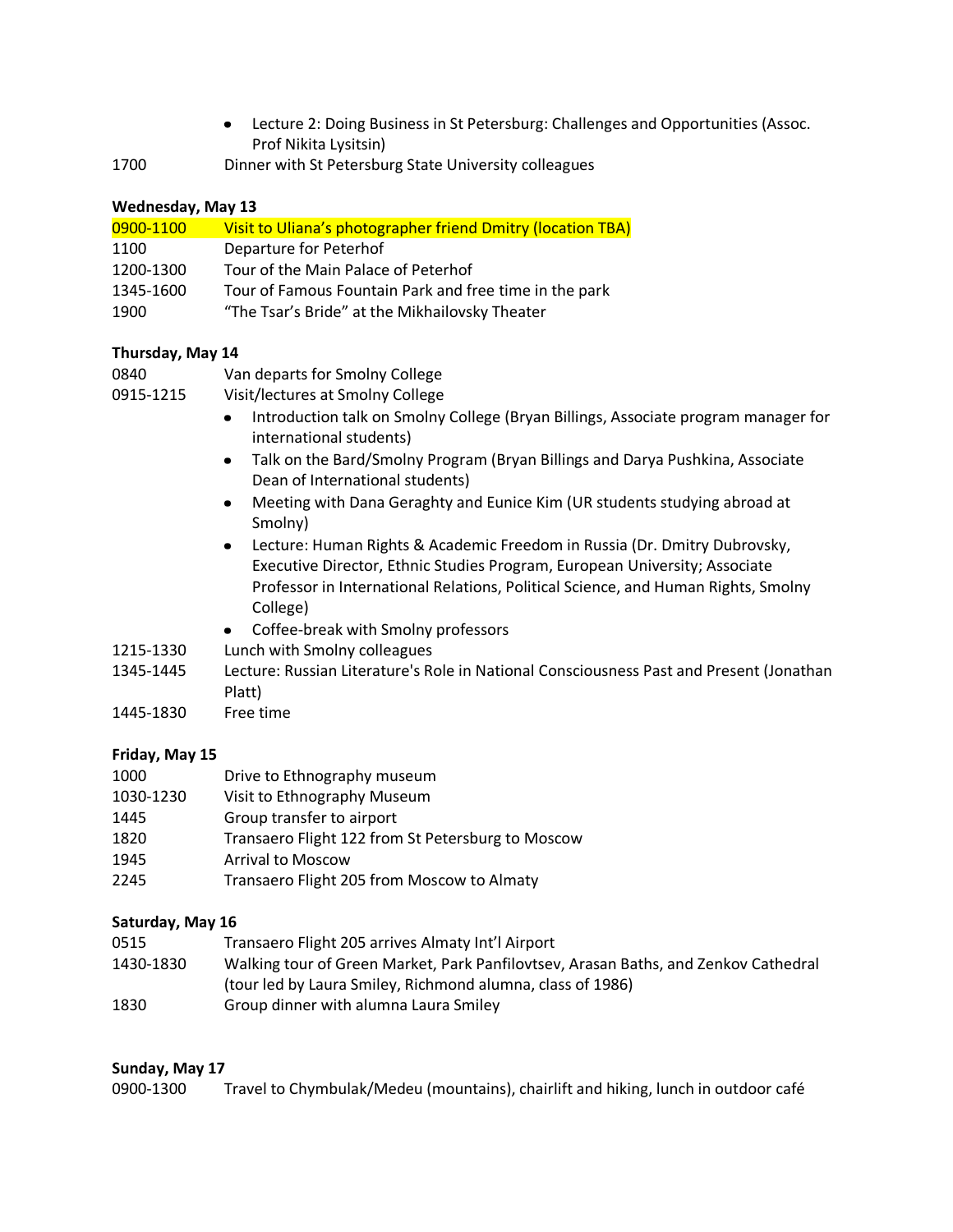| 1400-1630 | Souvenir shopping at TsUM, artists on Zhibek Zholy (Silk Road)                      |
|-----------|-------------------------------------------------------------------------------------|
| 1630-1745 | Lecture: Human Rights in Central Asia (Nazgul Yergalieva, UR alumna, class of 1997) |

### **Monday, May 18**

| 0830 | Breakfast/coffee at hotel with John Sasser, Peace Corps Country Director                          |
|------|---------------------------------------------------------------------------------------------------|
| 1045 | Drive to KIMEP University                                                                         |
| 1115 | Visit to KIMEP                                                                                    |
|      | Welcome and tour of campus (Ronald Voogdt, Head of International Office)<br>$\bullet$             |
|      | Lecture: The role of higher education in the economy and politics of Kazkahstan (Dr.<br>$\bullet$ |
|      | Dana Stevens, Vice President for Academic Affairs)                                                |
| 1300 | Lunch with KIMEP folks (Ronald Voogdt, Dana Stevens, and Dr. Zharmukhamed                         |
|      | Zardykhan, Assistant Professor of Political Science, KIMEP)                                       |
| 1430 | <b>Drive to KISI</b>                                                                              |
| 1500 | Visit to KISI Presidential Think Tank (Abby & Gabrielle will arrange)                             |

# **Tuesday, May 19**

| Tour the National Museum<br>1000 |
|----------------------------------|
|----------------------------------|

- 1530 Visit to Bilim/Education USA Center
	- Meeting with students who are interested in studying in the U.S. and are interested in learning about the University of Richmond
	- Meeting with Education USA Staff

### **Wednesday, May 20**

| 830       | Breakfast at hotel with Stu Schaag, US Commercial Officer                              |
|-----------|----------------------------------------------------------------------------------------|
| 1030      | Depart for Bishkek                                                                     |
| 1400      | Arrive Bishkek, check into hotel                                                       |
| 1500      | Walking tour of city center (tour guide is Cholpon Kasymalieva – former scholar at UR) |
| 1630-1830 | Free time in the city center                                                           |
| 1900      | Group dinner with US Ambassador to Kyrgyzstan, Tatiana Gfoeller                        |

## **Thursday, May 21**

| 0830        | Drive to Ber-Bulak                                                                |
|-------------|-----------------------------------------------------------------------------------|
| 0900        | Visit to Ber-Bulak Secondary School                                               |
|             | Sit in on English language class                                                  |
|             | Tour of school                                                                    |
|             | Meeting with Director of School and teachers<br>٠                                 |
| 1130        | Visit Osh Market accompanied by Peace Corps volunteers                            |
| 1330        | Lunch with Peace Corps volunteers/staff (Francis Smith, Kathleen Petersen, Laura  |
|             | Hancock - all PC Volunteers, Mahabat Sultanbekova - PC staff)                     |
| <b>1500</b> | <b>Visit to Arabev Kyrgyz State University</b>                                    |
|             | Meeting with Mr. Askarbek Bekboev, Rector of AKSU and department heads            |
|             | Demonstratino of diploma works of graduate students from the Faculty of Fine Arts |
|             | & Culture (ethnographic, musical, etc)                                            |
|             | Lecture 1: Kyrgyzstan's environmental problems: consequences and perspectives     |
|             | Lecture 2: Radioactive reservoirs in Kyrgzystan                                   |
|             | Lecture 2: Problems for the development of ethnic culture in Kyrgyzstan           |
| <b>1730</b> | <b>Drive to National Kyrgyz State University</b>                                  |